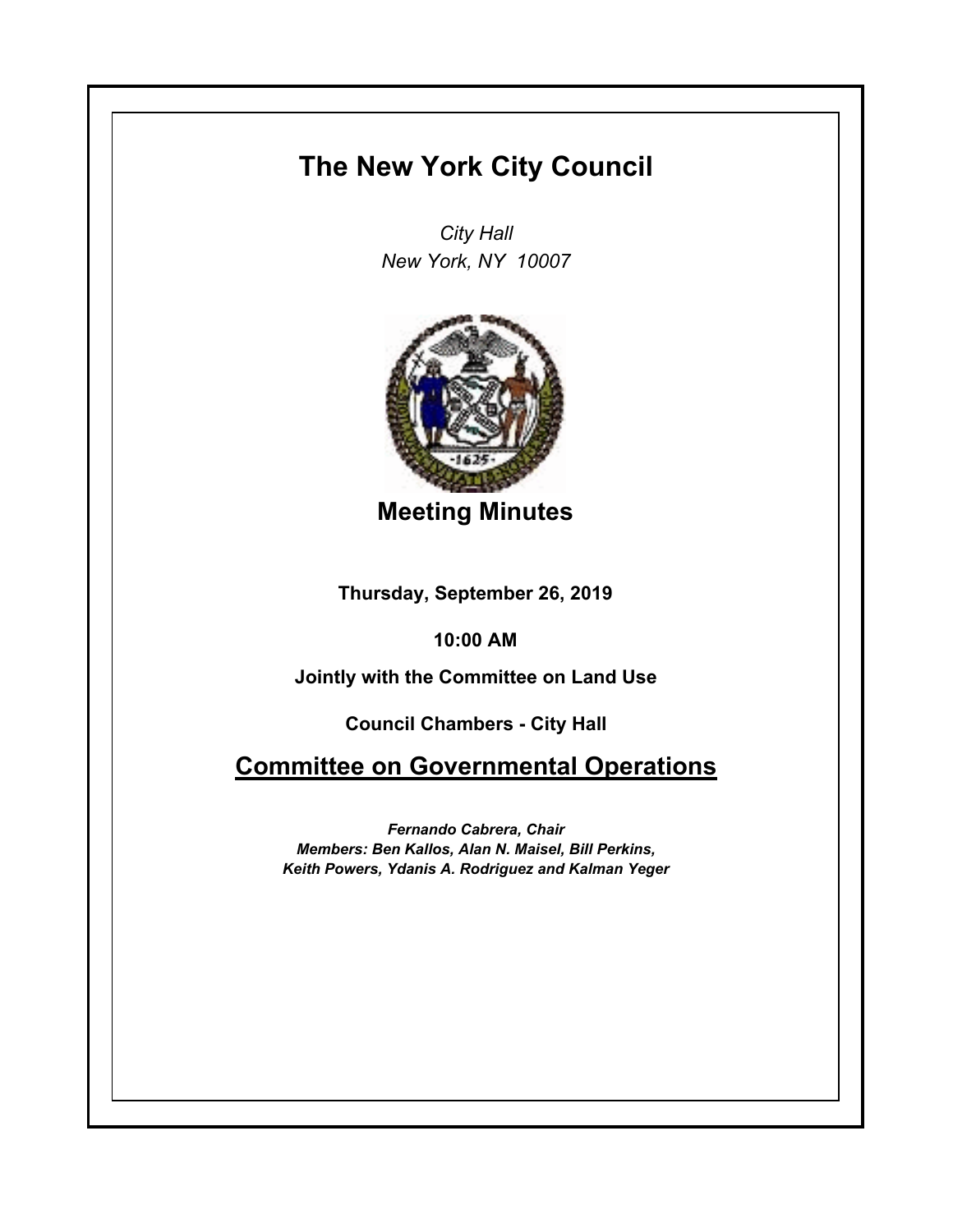| Roll Call     |                                                                                                                                                                                                                                                                                                                               |
|---------------|-------------------------------------------------------------------------------------------------------------------------------------------------------------------------------------------------------------------------------------------------------------------------------------------------------------------------------|
|               | <b>Present:</b> Cabrera, Kallos, Maisel, Perkins, Powers and Yeger                                                                                                                                                                                                                                                            |
|               | <b>Absent: Rodriguez</b>                                                                                                                                                                                                                                                                                                      |
|               | Other Council Members Attending: Gjonaj, Adams, Koo, Rivera, Barron, Salamanca,<br>Grodenchik, Moya, Treyger, Levin, Reynoso, Deutsch and the Manhattan Borough<br><b>President Gale Brewer</b>                                                                                                                               |
| T2019-5077    | Oversight - General Operations of the Board of Standards and                                                                                                                                                                                                                                                                  |
|               | <b>Appeals and Zoning Lot Mergers.</b>                                                                                                                                                                                                                                                                                        |
|               | Attachments: Land Use Calendar - September 23, 2019 and September 26, 2019,<br>Committee Report, Hearing Testimony, Hearing Transcript                                                                                                                                                                                        |
|               | This Oversight was Hearing Held by Committee                                                                                                                                                                                                                                                                                  |
|               | Attachments: Land Use Calendar - September 23, 2019 and September 26, 2019,<br>Committee Report, Hearing Testimony, Hearing Transcript                                                                                                                                                                                        |
|               | This Oversight was Filed, by Committee                                                                                                                                                                                                                                                                                        |
| Int 1691-2019 | A Local Law to amend the New York city charter, in relation to<br>assigning a unique identifying number to each zoning lot in the<br>city                                                                                                                                                                                     |
|               | Attachments: Summary of Int. No. 1691, Int. No. 1691, September 12, 2019 - Stated<br>Meeting Agenda with Links to Files, Hearing Transcript - Stated Meeting<br>9-12-19, Land Use Calendar - September 23, 2019 and September 26,<br>2019, Committee Report 9/26/19, Hearing Testimony 9/26/19, Hearing<br>Transcript 9/26/19 |
|               | This Introduction was Hearing Held by Committee                                                                                                                                                                                                                                                                               |
|               | Attachments: Summary of Int. No. 1691, Int. No. 1691, September 12, 2019 - Stated<br>Meeting Agenda with Links to Files, Hearing Transcript - Stated Meeting<br>9-12-19, Land Use Calendar - September 23, 2019 and September 26,<br>2019, Committee Report 9/26/19, Hearing Testimony 9/26/19, Hearing<br>Transcript 9/26/19 |
|               | This Introduction was Laid Over by Committee                                                                                                                                                                                                                                                                                  |
| Int 1692-2019 | A Local Law to amend the administrative code of the city of New<br>York, in relation to the creation of an interactive zoning lot map                                                                                                                                                                                         |
|               | Attachments: Summary of Int. No. 1692, Int. No. 1692, September 12, 2019 - Stated<br>Meeting Agenda with Links to Files, Hearing Transcript - Stated Meeting<br>9-12-19, Land Use Calendar - September 23, 2019 and September 26,<br>2019, Committee Report 9/26/19, Hearing Testimony 9/26/19, Hearing<br>Transcript 9/26/19 |

## **This Introduction was Hearing Held by Committee**